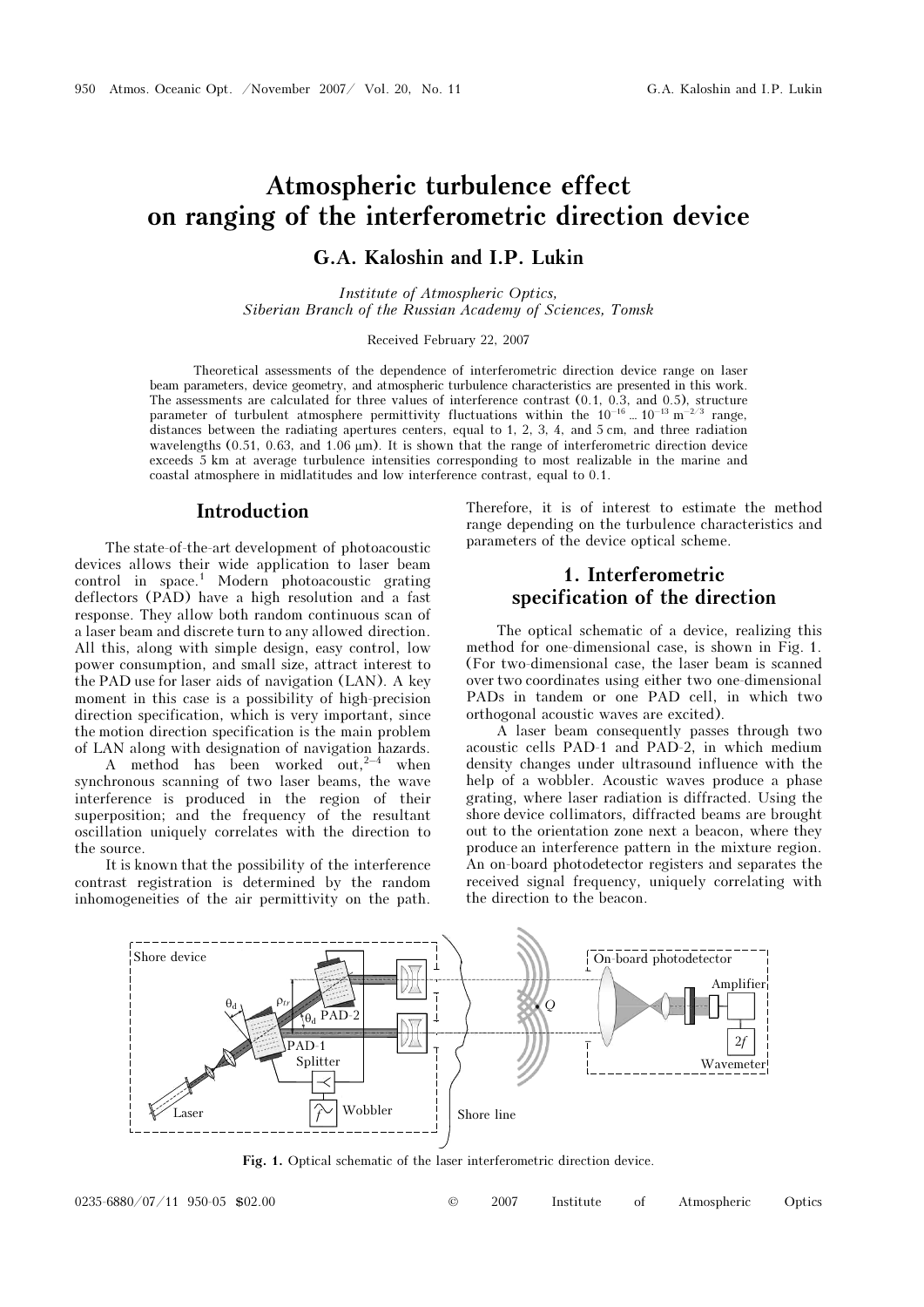The position of laser beams in space is determined by the relation  $\sin\theta_d = \lambda f_a/v_a$ , where  $\theta_d$ is the diffraction (scanning) angle;  $\lambda$  is the optical radiation wavelength in vacuum;  $f_a$  is the acoustic wave frequency;  $v_a$  is the acoustic wave speed in PAD. At small diffraction angles, we can write  $\theta_d \approx \lambda f_a / v_a$ ;  $\theta_d \approx 2^\circ$  for a He–Ne laser ( $\lambda = 0.63$  µm) and acoustic wave frequency  $f_a = 10 \cdot 10^6$  Hz. If  $\theta_d$  is 10-fold increased by means of optical amplification, the frequency, corresponding to 1 ang. s, is equal to 5.5 kHz. Hence, direction specification to within 1 ang. s is not a technical problem.

## 2. Distortions of a PAD-formed interference pattern

#### 2.1. Problem statement

Different facets of interference pattern formation in turbulent atmosphere have been studied in Refs. 5–10. The most close variant of interferometer schematic was considered in Ref. 7, where fluctuations of the interference pattern, formed in turbulent atmosphere by two mutually coherent spaced point sources of optical radiation (interference of two spherical waves), were analyzed. For our purposes, we generalize the results of Ref. 7 to a more realistic model of optical radiation source.

Accept the following scheme of the beacon and photodetector: coherent radiation sources, located at the points  $\{0, \rho_1\}$  and  $\{0, \rho_2\}$  respectively, emit laser beams parallel to each other and OX-axis in direction of positive  $x$ ; the photodetector is located at the point O (see Fig. 1) with the coordinates  $\{x, \rho\}$ . Consider  $\rho_{tr} = (\rho_2 - \rho_1)$  as a vector of spacing of radiation sources, forming the interference pattern.

Let optical radiation of each source be a partially coherent Gaussian beam with the initial amplitude  $E_0$ , initial radius  $a_0$ , radius of wave front curvature in the center of radiating aperture  $R_0$ , and initial coherence radius  $\rho_k$ . The assumption about full identity of sources slightly simplifies the problem, but does not restrict it seriously. The photodetector is a quadratic detector, reacting to the arriving radiation power, signal of which can be written in the form

$$
i_r(x,\rho) = \eta_0 I(x,\rho),
$$

where  $\eta_0$  is the coefficient of photodetector effective quantum efficiency;  $I(x, \rho)$  is the instantaneous interference pattern intensity at the detector point, which can be written as

$$
I(x, \rho) = U_1(x, \rho) U_1^*(x, \rho) + U_2(x, \rho) U_2^*(x, \rho) + 2 \text{Re} \{ U_1(x, \rho) U_2^*(x, \rho) \};
$$
 (1)

 $U_i(x, \rho)$  is the optical wave field of one source;  $j = 1, 2$ . For definiteness,  $\rho_1 = -\rho_{tr}/2$  and  $\rho_2 = \rho_{tr}/2$ (OX-axis in this case passes through the middle of the interference pattern).

#### 2.2. Mean intensity of a PAD-formed interference pattern

The equation describing the function of mutual second-order coherence of the fields of two Gaussian optical radiation beams<sup>6</sup> for the above-formulated boundary conditions when using quadratic approximation of the complex optical wave phase has the following solution:

$$
\langle U_j(x, \rho) U_j^*(x, \rho) \rangle =
$$
  
=  $\frac{U_0^2 a_0^2}{a^2(x)} \exp \left[ -\frac{(\rho - \rho_j)^2}{2a^2(x)} - \frac{(\rho - \rho_j)^2}{2a^2(x)} - i \frac{\delta(x)}{a^2(x)} (\rho_j - \rho_{j'}) \rho + i \frac{\delta(x)}{2a^2(x)} (\rho_j^2 - \rho_{j'}^2) - \frac{(\rho_j - \rho_{j'})^2}{\rho_c^2(x)} \right],$  (2)

where

$$
a(x) = a_0 \sqrt{(1 - \mu)^2 + \Omega_0^{-2} \left(1 + \frac{a_0^2}{\rho_k^2} + \frac{4}{3} \frac{a_0^2}{\rho_0^2}\right)}
$$

is the current mean radius of optical radiation beam;

$$
\begin{aligned}\n\mathbf{P}_R \\
\text{mean radius of optical r.} \\
\delta(x) &= \Omega_0 \left[ -\mu \left( 1 - \mu \right) + \Omega_0^{-2} \right]\n\end{aligned}
$$

is the geometrical factor;  $\delta(x) / [ka^2(x)]$  is the current mutual curvature of mean wave fronts of optical radiation beams;

$$
\rho_c(x) = \sqrt{3} \rho_0 \sqrt{\frac{(1-\mu)^2 + \Omega_0^{-2} \left(1 + \frac{a_0^2}{\rho_k^2} + \frac{4}{3} \frac{a_0^2}{\rho_0^2}\right)}{\left(\mu^2 + \Omega_0^{-2}\right) \left(1 + \frac{3}{4} \frac{\rho_0^2}{\rho_k^2}\right)}}
$$

is the current radius of mutual coherence of two optical beams;  $\mu = x/R_0$  is the focusing parameter;  $\Omega_0 = ka_0^2 / x$  is the Fresnel number of radiating aperture;  $k = 2\pi/\lambda$  is the optical wave number;

$$
\rho_0 = \left(2^{-5/3} \frac{18}{5} 0.033 \pi^2 \frac{\Gamma(7/6)}{\Gamma(11/6)} C_{\varepsilon}^2 k^2 x\right)^{-3/5}
$$

is the radius of plane optical wave coherence in turbulent atmosphere;  $C_{\varepsilon}^2$  is the structure parameter of turbulent atmosphere permittivity fluctuations;  $j$ ,  $j' = 1, 2.$ 

Using Eqs. (1) and (2), obtain the equation for mean intensity of the interference pattern, formed by two partially coherent laser beams:

$$
\langle I(x,\rho) \rangle = 2 \frac{U_0^2 a_0^2}{a^2(x)} \exp \left[ -\frac{\rho^2 + \rho_{tr}^2/4}{a^2(x)} \right] \times
$$

$$
\times \left\{ \cosh \left[ \frac{\rho_{tr} \rho}{a^2(x)} \right] + \exp \left[ -\frac{\rho_{tr}^2}{\rho_c^2(x)} \right] \cos \left[ \frac{\delta(x)}{a^2(x)} \rho_{tr} \rho \right] \right\}. (3)
$$

When scanning two laser beams simultaneously with PAD-1 and PAD-2 with the angle  $\pm \theta_d$  relative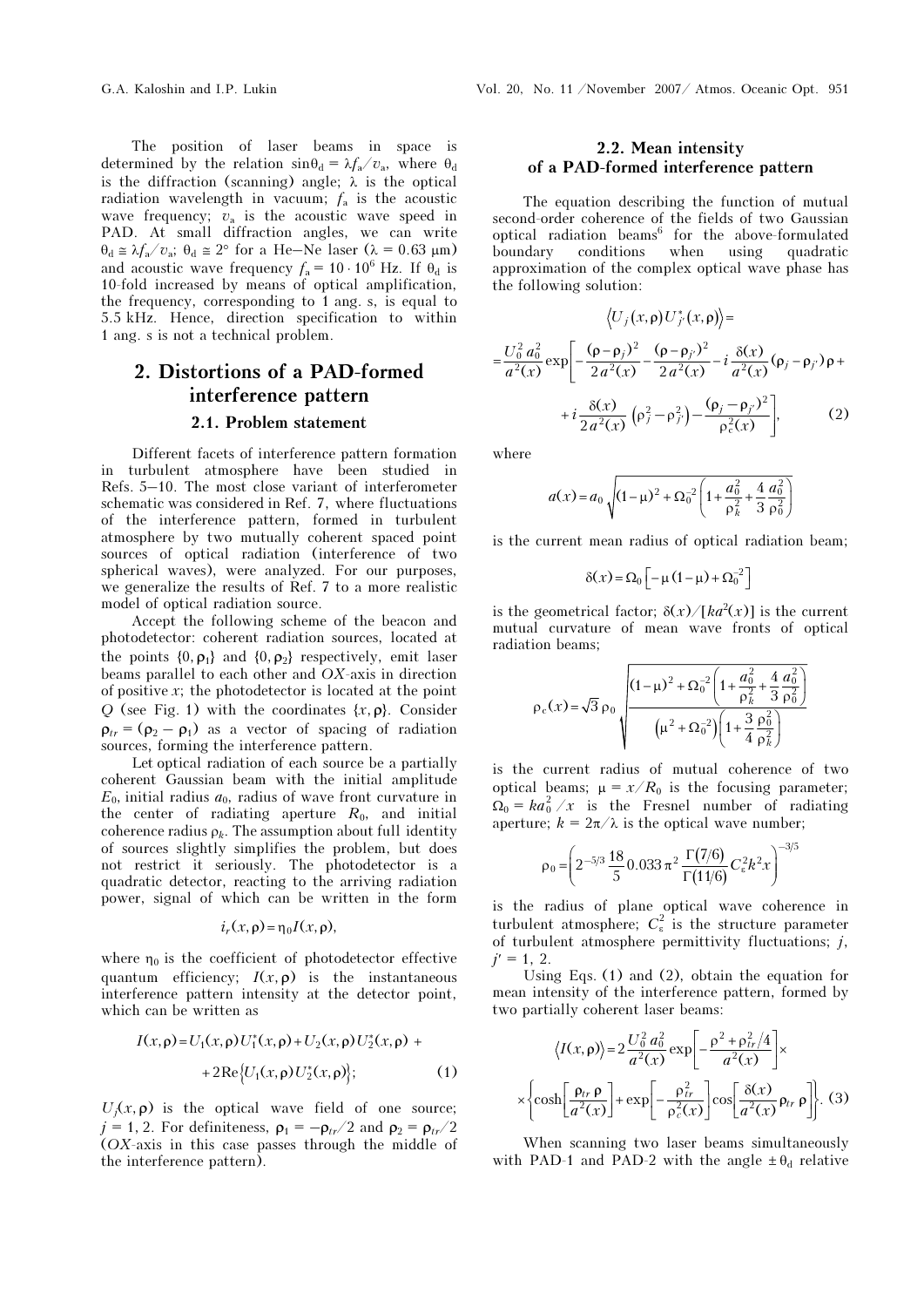to the direction, specified by the OX-axis, the interference pattern at the point Q is displaced to  $\pm x\theta_d$  from the direction.

#### 2.3. Formulation of conditions for choice of parameters of the beacon optical scheme

Simple and obvious conditions restricting the choice of parameters of laser beams and beacon scheme are formulated on the base of Eq. (3) at standard parameters of the turbulent atmosphere over the sea  $surface.<sup>11,12</sup>$ 

Linear dimensions  $l_{\text{int}}(x)$  of the region, where interference pattern (3) has been formed, approximately equals to the laser beam diameter if  $a(x) \gg \rho_{tr}$ :

$$
l_{\rm int}(x) \le 2a(x). \tag{4}
$$

The interference band maxima are located at the points  $\rho_{\text{max}}$ , defined<sup>3</sup> by the equation

$$
\frac{\delta(x)}{a^2(x)} \rho_{tr} \rho_{\text{max}} = 2n\pi, \; n = 0, \pm 1, \pm 2, \; ...,
$$

while the minima – at the points  $\rho_{\min}$ :

$$
\frac{\delta(x)}{a^2(x)} \rho_{tr} \rho_{\min} = (2n+1)\pi, \ n = 0, \ \pm 1, \ \pm 2, \ \dots.
$$

For simplicity, assume  $\rho \| \rho_{tr}$ , then

$$
\rho_{\max} \| \rho_{\min} \| \rho_{tr} \text{ and } \rho_{\max} = \frac{2n\pi a^2(x)}{\delta(x)\rho_{tr}},
$$

$$
\rho_{\min} = \frac{(2n+1)\pi a^2(x)}{\delta(x)\rho_{tr}}.
$$

In this case, the interference band width  $\Delta l_{\text{int}}(x)$ can be assessed by the equation

$$
\Delta l_{\rm int}(x) = 2 \left| \rho_{\rm max} - \rho_{\rm min} \right| = \frac{2\pi a^2(x)}{\delta(x)\,\rho_{tr}}.\tag{5}
$$

At the same time, the visibility of distortions of mean-intensity interference pattern is

$$
v(x) = \frac{\langle I(x, \rho_{\text{max}}) \rangle - \langle I(x, \rho_{\text{min}}) \rangle}{\langle I(x, \rho_{\text{max}}) \rangle + \langle I(x, \rho_{\text{min}}) \rangle} =
$$
\n
$$
= \begin{cases}\n-\frac{\rho_{\text{max}}^2}{a^2(x)} \cosh \left[ \frac{\rho_{tr} \rho_{\text{max}}}{a^2(x)} \right] - e^{-\frac{\rho_{\text{min}}^2}{a^2(x)}} \cosh \left[ \frac{\rho_{tr} \rho_{\text{min}}}{a^2(x)} \right] + \frac{\rho_{\text{max}}^2}{a^2(x)} + e^{-\frac{\rho_{\text{min}}^2}{a^2(x)}} \right] \exp \left[ -\frac{\rho_{tr}^2}{\rho_c^2(x)} \right] \times \frac{\left\langle \rho_{\text{max}} - \frac{\rho_{\text{min}}^2}{a^2(x)} \right\rangle}{\left\langle \rho_{\text{max}}^2 - \frac{\rho_{\text{min}}^2}{a^2(x)}} \right\rangle + e^{-\frac{\rho_{\text{min}}^2}{a^2(x)}} \cosh \left[ \frac{\rho_{tr} \rho_{\text{min}}}{a^2(x)} \right] + \frac{\left\langle \rho_{\text{max}} - \frac{\rho_{\text{min}}^2}{a^2(x)}}{\rho_c^2(x)} - e^{-\frac{\rho_{\text{min}}^2}{a^2(x)}} \right] \exp \left[ -\frac{\rho_{tr}^2}{\rho_c^2(x)} \right].\n\end{cases}
$$

It is allowable to consider  $\rho_{\text{max}} \approx \rho_{\text{min}} \approx \rho$ , then

$$
v(x) \approx \frac{1}{\cosh\left[\frac{\rho_{tr}\,\rho}{a^2(x)}\right]} \exp\left[-\frac{\rho_{tr}^2}{\rho_c^2(x)}\right].\tag{6}
$$

It is evident that the method works only if at least one complete interference band is in the field of interference pattern; therefore, the below condition follows from Eqs.  $(4)$  and  $(5)$ :

$$
l_{\rm int}(x) \ge \Delta l_{\rm int}(x).
$$

This equation is fulfilled providing the distance between coherent radiation sources meets the condition:

$$
\rho_{tr} \ge \pi \frac{a(x)}{\delta(x)}.\tag{7}
$$

In addition, the visibility of the middle interference pattern (when  $\cosh[\rho_{tr} \rho/a^2(x)] \approx 1$ ) is satisfactory as long as the coherence radius of registered optical field at the observation point exceeds the magnitude of transversal beams shift, i.e.:

$$
\rho_{tr} \le \sqrt{-\ln[v(x)]} \rho_c(x),\tag{8}
$$

obtained by simplifying Eq. (6).

Thus, summing Eqs. (7) and (8), obtain the following equation:

$$
\pi \frac{a(x)}{\delta(x)} \le \rho_{tr} \le \sqrt{-\ln[v(x)]} \rho_c(x). \tag{9}
$$

−

To fulfill Eq. (9), the right part at least has to exceed the left one:

$$
\pi \frac{a(x)}{\delta(x)} \le \sqrt{-\ln[v(x)]} \rho_c(x),
$$

or, in the other form:

$$
\frac{\pi a_0}{\sqrt{-\ln[v(x)]}}\frac{\sqrt{(\mu^2+\Omega_0^{-2})(\frac{1}{3\rho_0^2}+\frac{1}{4\rho_k^2})}}{\Omega_0[-\mu(1-\mu)+\Omega_0^{-2}]}\leq 1.
$$

The last is equivalent (in case of collimated beams  $\mu = 0$ ) to the requirement for the initial laser beam sizes  $a_0$  to obey the condition

$$
a_0 \le \frac{\sqrt{-\ln[v(x)]}}{\pi} \frac{1}{\sqrt{\frac{1}{3\,\rho_0^2} + \frac{1}{4\,\rho_k^2}}}.
$$
 (10)

It is evident that  $a_0 \leq \sqrt{3} \sqrt{-\ln[v(x)]}/\pi$   $\rho_0$  at

large values of initial laser beam coherence  $\rho_k \rightarrow \infty$ , i.e., initial radii of Gaussian optical beams are mainly determined by the loss of the optical radiation coherence along the propagation path due to atmosphere turbulence, while at  $\rho_k \to 0$   $a_0 \leq \left\{2\sqrt{-\ln[v(x)]}/\pi\right\} \rho_k$  is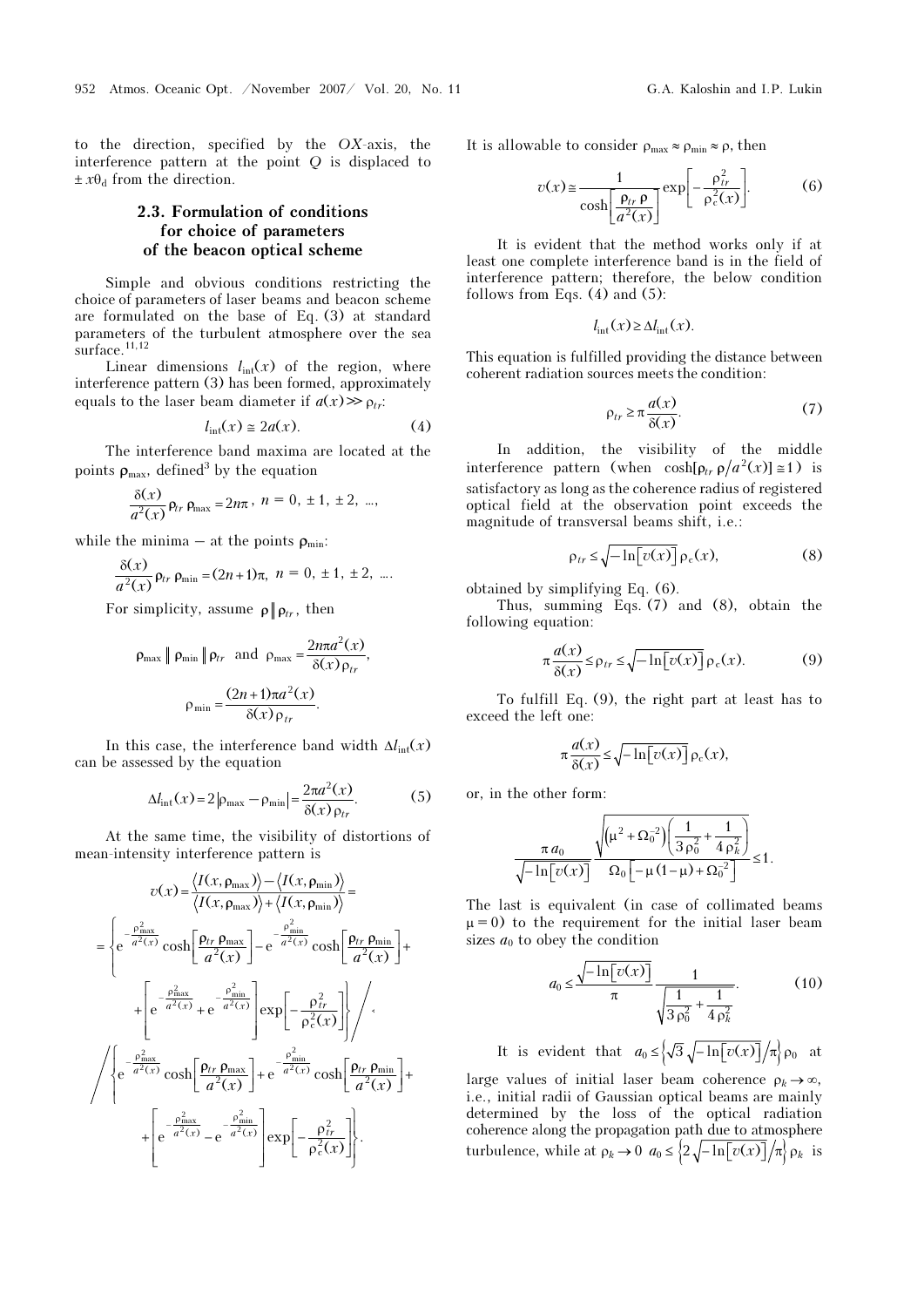determined by the initial coherence of the source. Note that Eq. (10) imposes quite hard restrictions on the laser beam parameters for horizontal atmospheric paths not longer than 10 km; only sufficiently narrow and high-coherent laser beams can satisfy these restrictions.

### 3. Choice of parameters of the beacon optical scheme

#### 3.1. Restrictions to the initial laser beam apertures

Figure 2 shows the behavior of the function

$$
f_1(x) = \frac{\sqrt{-\ln[v(x)]}}{\pi} \frac{1}{\sqrt{\frac{1}{3\rho_0^2} + \frac{1}{4\rho_k^2}}},
$$

equal to the right part of Eq. (10), at different values of the parameters. Curves  $1, 2$ , and  $3$  present the influence of  $\lambda$  on  $f_1(x)$ :  $1 - \lambda = 0.51$ ,  $2 - 0.63$ , and  $3 - 1.06 \,\mu\text{m}$  (other parameters are the following:  $\rho_k = 2 \text{ cm}, \ \ v(x) = 0.1, \ \ C_{\varepsilon}^2 = 10^{-13} \text{ m}^{-2/3}$ ); curves 3, 4, and 5 show the  $f_1(x)$  sensitivity to the interference contrast  $v(x)$ : 3 –  $v(x) = 0.1$ , 4 – 0.3, 5 – 0.5 (in this case,  $\lambda = 1.06 \,\mu\text{m}$ ,  $\rho_k = 2 \,\text{cm}$ ,  $C_\varepsilon^2 = 10^{-13} \,\text{m}^{-2/3}$ ), and curves 3, 6, 7, and 8 show the  $f_1(x)$  dependence on the level of turbulent atmosphere permittivity fluctuations  $C_{\varepsilon}^2$ : 3 –  $C_{\varepsilon}^2 = 10^{-13} \text{ m}^{-2/3}$ , 6 – 10<sup>-14</sup>, 7 –  $10^{-15}$ ,  $8 - 10^{-16}$  m<sup>-2/3</sup> ( $\lambda = 1.06$  μm,  $\rho_k = 2$  cm,  $v(x) = 0.1$ ). Since the initial laser beam size is to obey the condition  $a_0 \leq f_1(x)$ , the initial values of laser beam radii can be chosen on the base of the data in Fig. 2. It turns out that Eq. (10) is fulfilled within a path length range 1–10 m provided the initial laser beam radius  $a_0$  does not exceed 1...2 mm.



Fig. 2. Plots of  $f_1(x)$  for the choice of initial values of laser beam parameters.

For further assessments, the following values of Gaussian laser beam parameters are used:  $a_0 = 1...2$  mm,  $R_0 \to \infty$ ,  $\rho_k = 1...2$  cm,  $\lambda = 0.51$ ; 0.63; 1.06  $\mu$ m. For such laser beams, the angular beam width  $\psi_0 \approx \frac{2}{ka_0} \sqrt{1 + a_0^2/\rho_k^2}$  should not exceed  $\approx 1'$  in the region, where the directional pattern has been formed.

#### 3.2. Restrictions to the distance between laser beams

Equation (9) at known parameters of optical beams allows one to choose the distance  $\rho_{tr}$  between radiation sources, forming the interference pattern. Figure 3 shows the functions

$$
f_2(x) = \pi \frac{k a_0^3}{x} \sqrt{1 + \frac{x^2}{k^2 a_0^4} \left(1 + \frac{a_0^2}{\rho_k^2} + \frac{4}{3} \frac{a_0^2}{\rho_0^2}\right)}
$$
  
(solid lines)

and

$$
f_3(x) = \sqrt{-\ln[v(x)]} \sqrt{\frac{1 + \frac{x^2}{k^2 a_0^4} \left(1 + \frac{a_0^2}{\rho_k^2} + \frac{4}{3} \frac{a_0^2}{\rho_0^2}\right)}{\frac{1}{3 \rho_0^2} + \frac{1}{4 \rho_k^2}} \frac{k a_0^2}{x}
$$
  
(dashed lines),

calculated for different values of the parameters. Curves 1, 2, and 3 present the influence of  $\lambda$  on  $f_2(x)$ and  $f_3(x)$ :  $1 - \lambda = 0.51$ ,  $2 - 0.63$ , and  $3 - 1.06 \mu m$ (in this case,  $a_0 = 2$  mm,  $\rho_k = 2$  cm,  $v(x) = 0.1$ ,  $C_{\varepsilon}^2 =$  $= 10^{-16} \text{ m}^{-2/3}$ , curves 3, 4, and 5 are calculated respectively for the following values of interference contrast  $v(x)$ : 0.1 (3), 0.3 (4), and 0.5 (5) (the following parameters are the same:  $\lambda = 1.06 \mu m$ ,  $a_0 = 2$  mm,  $\rho_k = 2$  cm,  $C_{\varepsilon}^2 = 10^{-16}$  m<sup>-2/3</sup>), and curves 3,  $6, 7,$  and  $8 -$  for different levels of turbulent atmosphere permittivity fluctuations  $C_{\varepsilon}^2$ :  $C_{\varepsilon}^2$  =  $= 10^{-16} \,\mathrm{m}^{-2/3}$  (3),  $10^{-15}$  (6),  $10^{-14}$  (7), and  $10^{-13} \,\mathrm{m}^{-2/3}$  (8)  $(\lambda = 1.06 \,\mu\text{m}, a_0 = 2 \,\text{mm}, \rho_k = 2 \,\text{cm}, v(x) = 0.1)$ . Since the spacing  $\rho_{tr}$  of radiation sources, forming the interference pattern, should be more than  $f_2(x)$  and less than  $f_3(x)$ , the acceptable  $\rho_{tr}$  values are estimated from Fig. 3 within the 1–5 cm range for path lengths from 20 m to 10 km. These values of radiation sources spacing are used in further assessments.



Fig. 3. Functions  $f_2(x)$  (solid lines) and  $f_3(x)$  (dashed lines) for the choice of the spacing value for laser beam optical axes.

# laser heacon ra

of the laser beacon ranging The assessment consists in solving the nonlinear equation